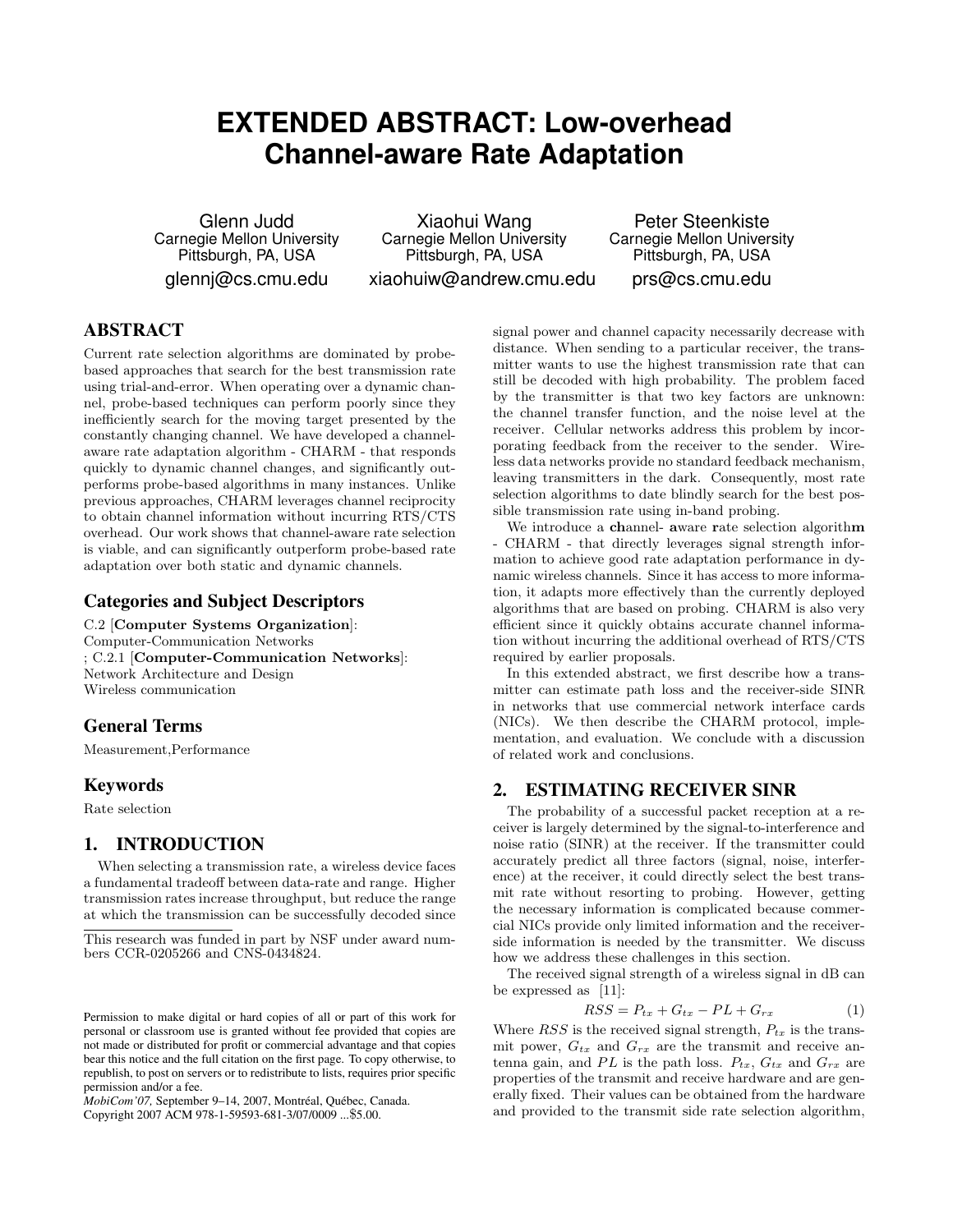although in practice it is not necessary to know the individual values for  $G_{tx}$  and  $G_{rx}$ . The only portion of Equation 1 that is difficult to obtain is the path loss  $PL$ . It is determined by the signal transfer function between the transmitter and the receiver and it constantly changes as a result of motion that occurs within the environment surrounding the transmitter and receiver. For channel-aware rate adaptation to be viable, we need a method of conveying this information to the transmitter in a low-overhead fashion.

CHARM obtains path loss information by leveraging the Reciprocity Theorem [14], which states: "If the role of the transmitter and receiver are instantaneously interchanged, the signal transfer function between them remains unchanged." In other words, the instantaneous path loss between two nodes is the same in both directions and a transmitter can obtain the path loss to a receiver by measuring the path loss from the receiver to the transmitter. Practically speaking, this means that if the "transmitter" knows the transmit power used by the "receiver", it can estimate the path loss by observing the RSS for packets it receives from the "receiver", taking antenna gains into account (Equation 1). As explained later, CHARM uses a weighted average of past path loss values to estimate the current path loss. For each of these values, we leverage leverage reciprocity to obtain path loss information from the sender to the receiver by simply passively observing packets sent in the other direction (e.g. traffic or beacons). Earlier approaches that leverage reciprocity rely on RTS/CTS, effectively active probes, to obtain instantaneous path loss measurements.

Wireless cards provide a "Received Signal Strength Indication" (RSSI) for every packet that they receive. In modern wireless cards, there is a (very nearly) linear relationship between RSSI and RSS [4]. So, RSSI is a good approximation of RSS and, combined with transmit power information, it can be used to estimate path loss. In our work, RSSI non-linearity is not an issue since we automatically calibrate SINR thresholds dynamically.

The other two factors in the SINR are noise and interference. Noise is the sum of truly random continuous signals present in the communication band of interest as well as inherent in the receiver itself. Since true noise changes on a large time scale, it can be measured by the receiver and provided to the transmitter. Interference refers to signals present at a receiver that were not generated by the transmitter of interest. Wideband continuous sources of interference can loosely be treated as "noise", but bursty interference is more problematic and nearly impossible to predict. The impact for sources that use a medium access protocol (e.g. based on carrier sense) should be relatively small, but the impact of bursty interference generated by non-compliant sources can be more significant.

Note that RSSI is measured at packet acquisition time, before capture effect can play a role and as a result, the effect of interference on RSSI is generally under 1 dB. The most that we have been able to deliberately affect RSSI using interference is approximately 3 dB. Intuitively, if the interference is stronger than that, the "interfering" packet is received or no reception takes place.

# 3. CHANNEL-AWARE RATE ADAPTATION ALGORITHM (CHARM)

The CHARM protocol has four components: information

gathering, path loss prediction, rate selection, and rate SINR threshold estimation.

Gathering Information - All nodes inform other nodes within their transmission range about the transmit power they use and the noise level they observe. In our implementation, which targets infrastructure 802.11 networks, this is done by introducing an additional 802.11 information element in beacons, probe requests, and probe responses. Nodes also monitor the RSSI for incoming packets (data packets and ACKs) from destination nodes they communicate with. Using the measured RSSI and the transmit power and noise information provided by the sender, they can then estimate the instantaneous path loss (including the fixed antenna gains) for the path from and to the sender using Equation 1.

Predicting Path Loss/SINR - In order to select the most appropriate transmit rate, CHARM tries to predict path loss - and equivalently SINR - at the receiver at the time of each packet transmission using the path loss estimates obtained based on packets received from the intended destination. The traditional approach of predicting future values based on history is to use a moving average of past values as a predictor. However, analysis of traces of path loss collected in a number of environments shows distinct trends on specific timescales, so it is important that the prediction algorithm considers *timing* information. Specifically, more recent samples are more likely to be representative of the current channel conditions than older samples, so they should carry more weight. For this reason, CHARM uses a weighted moving average, where weights are controlled by packet arrival time. We also observed that the RSSI measurements include outliers that have no predictive value, so our algorithm includes a preprocessing phase that filters out the outliers. Trace-based evaluation of the path loss prediction algorithm shows that it is very accurate. The prediction error is mostly under 2 dB.

Rate Selection - Before sending a packet, the sender uses a SINR threshold table (described below) for the intended receiver to determine a set of transmission rates. The Atheros chipset allows the driver to specify several transmission rates which will be used for the initial transmission and for each of the possible retransmissions in the order specified by the driver. This allows the firmware to attempt delivery several times at different rates without contacting the driver for each failure. For the first transmission, the driver picks the highest rate supported for the estimated SINR value, in order to maximize the channel throughput. For retransmissions, lower rates are selected from a fast decreasing rate sequence. There are two reasons for switching to lower rates fairly quickly. First, since the first transmission failed, the first rate may have been too high. Second, we would like to deliver the packet fairly quickly since successful delivery will result in an ACK, which give us more up to date information on the SINR, and minimize the time spent probing the channel. Updated SINR information can then be used to pick a better transmit rate for subsequent packets.

Rate SINR Threshold Estimation - Each transmit rate has an minimum required SINR in order for packet reception to occur with a good probability. Ideally, this value would be the same for all node pairs. However, imperfections in transmit power information, RSSI readings, receiver noise estimation, unreported interference, and multipath effects can affect this threshold. To overcome these issues, CHARM includes a mechanism that automatically calibrates SINR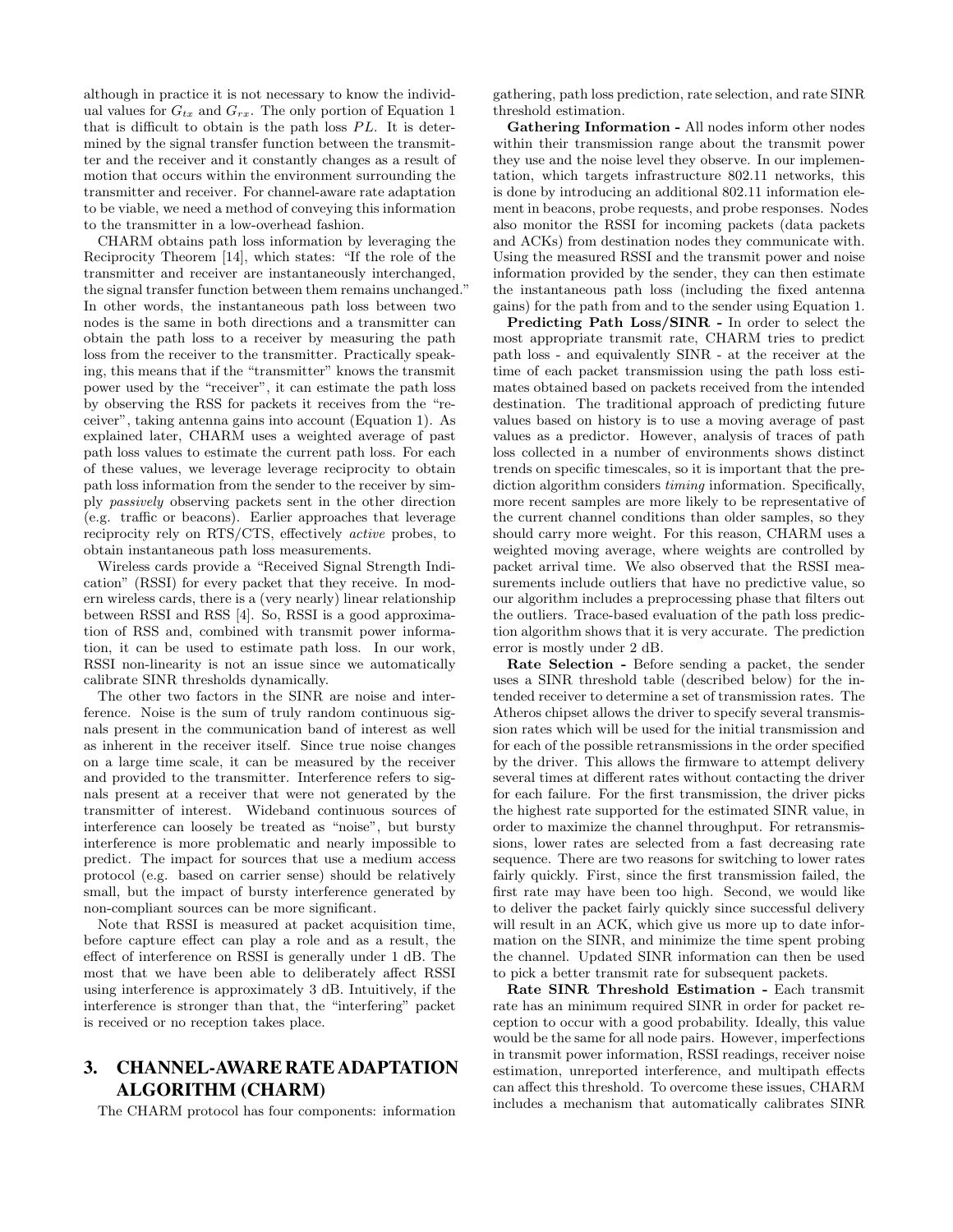thresholds on-line according to observed performance. The Rate SINR Threshold Estimation module starts with a table that holds default values for the SINR threshold for the different rates. The SINR threshold for each rate is then updated by observing packet success rate as a function of predicted SINR. As these thresholds may vary from receiver to receiver, each transmitter contains a rate SINR threshold set for each receiver that it is communicating with, and updates these thresholds independently.

Implementation - The CHARM rate selection algorithm has been implemented in the Madwifi driver for the Atheros chipset. Besides implementing the functions described in this section, the implementation also deals with issues such as legacy nodes (which do not provide transmit and noise power information).

# 4. EVALUATION

To demonstrate CHARM's effectiveness we measured its performance against several existing rate selection algorithms in both static and dynamic environments.

#### 4.1 Static Scenarios

We first evaluated CHARM's performance against the three rate selection algorithms provided with the Madwifi driver using a UDP throughput test conducted in a static environment. In this test, the transmitter constantly sent as many UDP packets as possible to the receiver. The receiver recorded the number of packets it received at one second intervals. For most scenarios, we conducted four tests of 20 seconds each. We treat all 80 one second measurements as individual trials and report summary statistics. We repeat this test for four rate selection algorithms: CHARM, AMRR, ONOE, and Sample. We compared rates in 11 different locations located in four buildings in three different geographic locations. The first location - "Home" - is a suburban townhome. The second and third locations - REH and WEH - are university campus buildings with an operational 802.11b/g production network. The fourth location - "Apartment" - is an urban apartment. Note that all the experiments were done "in the wild", so they automatically account for the effects of interference and noise that are naturally present in deployed wireless networks.

Figure 1 shows the results of our tests. In eight locations, CHARM significantly outperforms the best of the other three algorithms. In two locations, CHARM performs essentially the same as the best of the other three algorithms. In one location, the best of the other three algorithms significantly outperforms CHARM. The one location where charm performed poorly was located in a university library. The receiver was located on a metal shelf, and the transmitter was obscured from the receiver. The presense of a large amount of metal shelving resulted in extreme multipath fading.

In general, in poor signal environments, CHARM performs similarly to the best of the other algorithms, though Sample may outperform CHARM's current implementation in a severe multipath environment. In moderate to good signal environments, CHARM significantly outperforms the best of the others.

#### 4.2 Mobile Scenarios

Mobility results in rapid channel variations that are challenging for rate selection algorithms to keep pace with. We compared CHARM against the same three algorithms (AMRR,



Figure 1: Median Throughput

ONOE, and Sample) in two mobile scenarios. In each scenario, the receiver was stationary while the transmitter moved within range of the receiver for 40 seconds. Each algorithm was tested two times for each scenario. Figures 2 and 3 show the results. CHARM significantly outperforms all other algorithms for the vast majority of the time. There is one small region where Sample outperforms all others by remaining aggressive when the channel degrades, but this is short-lived. For almost the entire trace, CHARM's ability to quickly gain an accurate picture of channel state translates into dramatically better performance.



Figure 2: Mobile Throughput Scenario 1

# 5. RELATED WORK

The problem of transmission rate selection has been widely studied. We broadly categorized these approaches into probebased, SINR-based, and hybrid, although hybrid elements are present in many probe and SINR-based algorithms.

Probe-based rate selection algorithms use information about successful or failed packet reception as implicit indicators of reception conditions at the receiver [15, 7, 8, 1, 13, 9]. These algorithms typically use in-band probing via user data packets. 802.11 acks provide the transmitter with